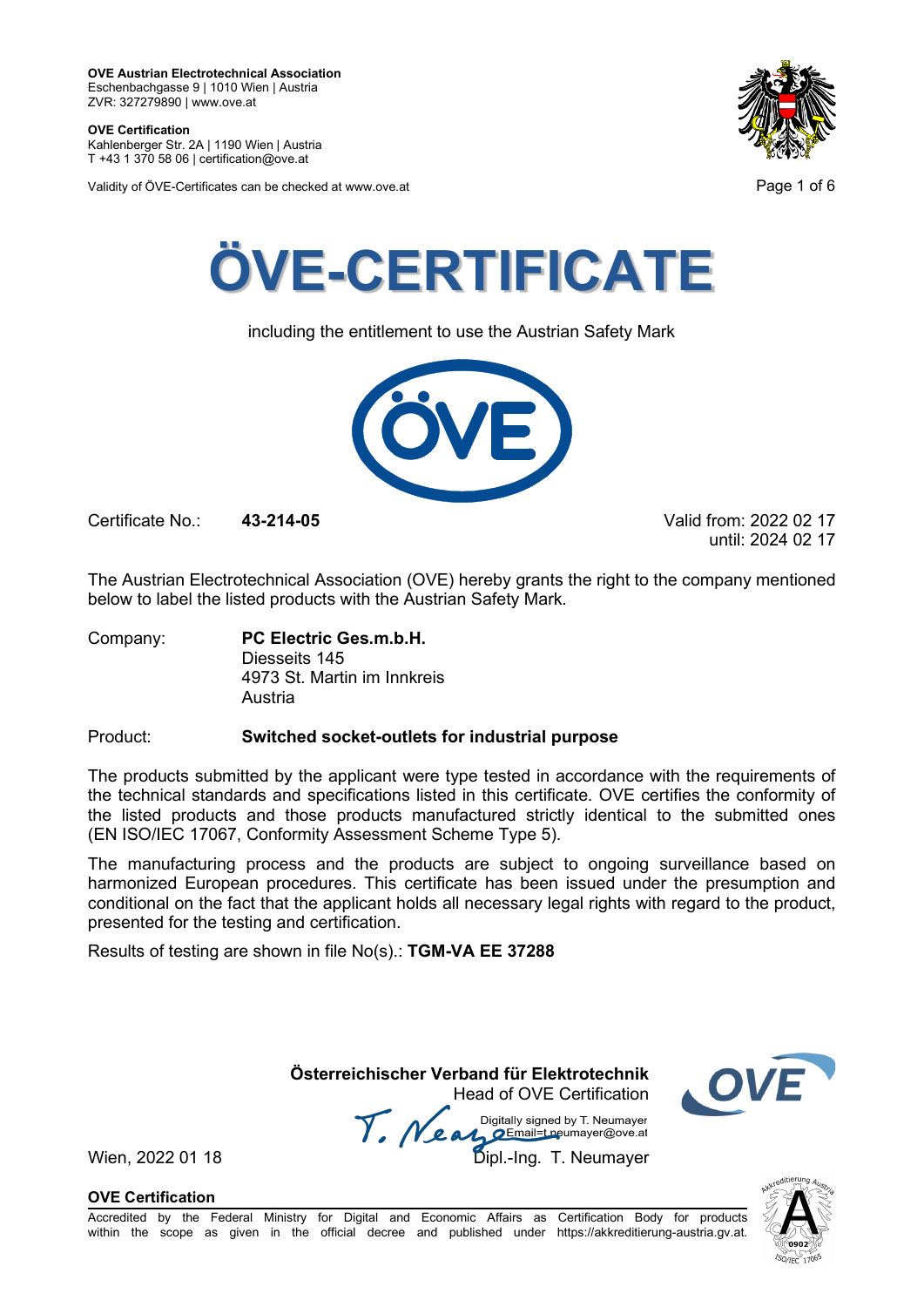

### **Manufacturer:**

PC Electric Ges.m.b.H. Diesseits 145 4973 St. Martin im Innkreis Austria

### **Factory location(s):**

**OVE Certification**

PC Electric Ges.m.b.H. Diesseits 145 4973 St. Martin im Innkreis Austria

### **Tested and certified according to:**

ÖVE/ÖNORM EN 60309-1:2013-03-01 ÖVE/ÖNORM EN 60309-2:2013-03-01 ÖVE/ÖNORM EN 60309-4:2012-12-01 IEC 60309-1:1999 + A1:2005 + A2:2012 IEC 60309-2:1999 + A1:2005 + A2:2012 IEC 60309-4:2006 + A1:2012

This certificate is the basis for the EU Declaration of Conformity and the CE Marking by the manufacturer or his agent and shows the conformity of the certified product(s) with the listed standards as defined by the **EU Low-Voltage Directive 2014/35/EU**. For the presumption of conformity according to Art. 12 with the safety objectives according to Art. 3 of the Directive, transitional periods given in the Official Journal of the European Union have to be observed.

## **Product: Switched socket-outlets for industrial purpose**

| <b>Type designation:</b><br>Rating:                                                                                       | Trademark:                    |
|---------------------------------------------------------------------------------------------------------------------------|-------------------------------|
| 7523<br>Rated current: 32 A<br>$2P+E$<br>IP44 or IP44/IP54<br>Screw terminals<br>with switch<br>see typelist              | PCE / ELCEE / SIROX / METECEE |
| 7623<br>Rated current: 32 A<br>$2P+E$<br>IP44 or IP44/IP54<br>Screw terminals<br>with switch and DIN-rail<br>see typelist | PCE / ELCEE / SIROX / METECEE |

Certificate No.: 43-214-05 Date: 2022 01 18 Page 2 of 6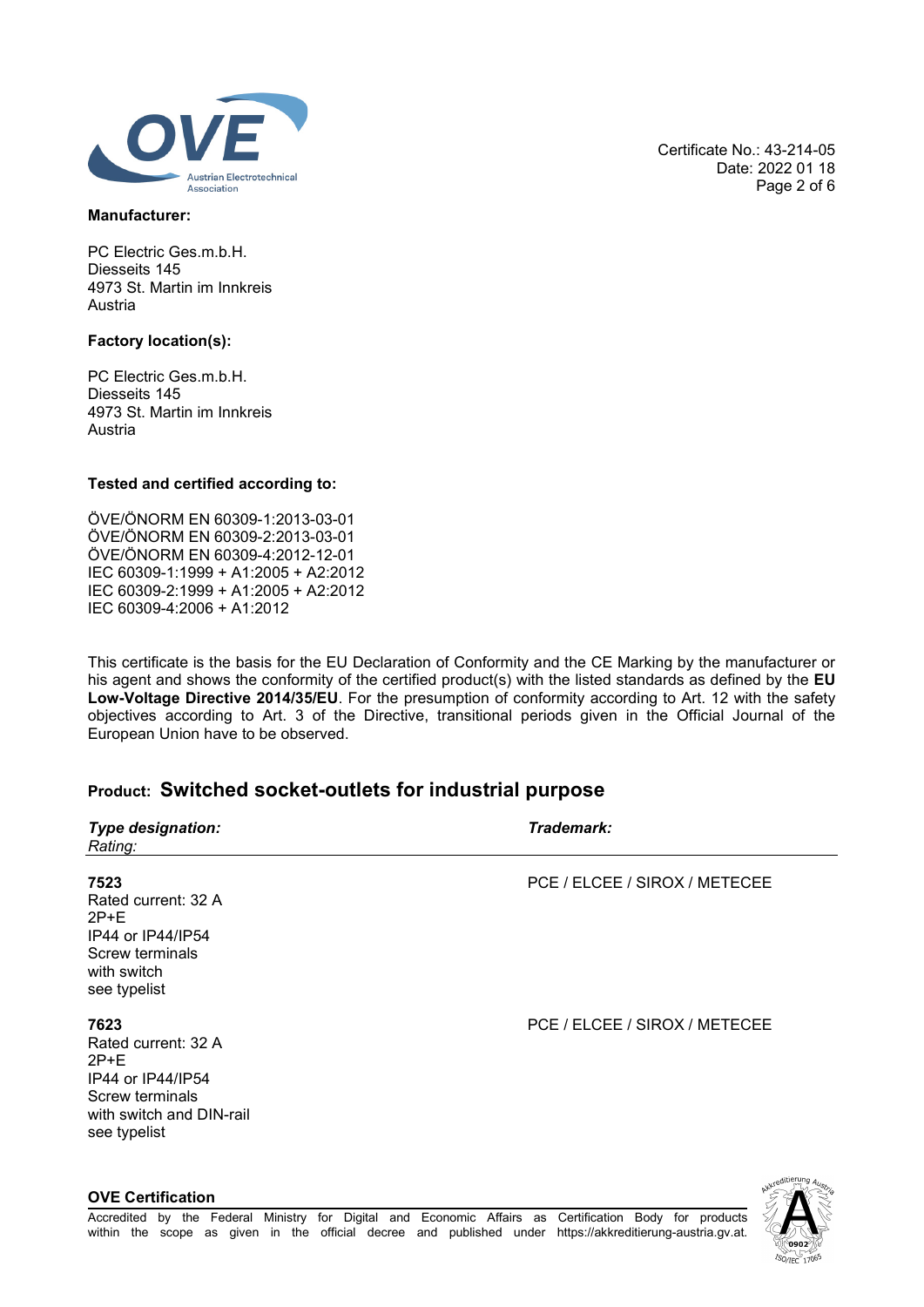

Certificate No.: 43-214-05 Date: 2022 01 18 Page 3 of 6

## **7823** PCE / ELCEE / SIROX / METECEE

**75232** PCE / ELCEE / SIROX / METECEE

**76232** PCE / ELCEE / SIROX / METECEE

**78232** PCE / ELCEE / SIROX / METECEE

**7524** PCE / ELCEE / SIROX / METECEE

**7624** PCE / ELCEE / SIROX / METECEE



Rated current: 32 A 2P+E IP44 or IP44/IP54 Screw terminals with switch and fuse see typelist

Rated current: 32 A 2P+E IP67 or IP66/IP67 Screw terminals with switch see typelist

Rated current: 32 A 2P+E IP67 or IP66/IP67 Screw terminals with switch and DIN-rail see typelist

Rated current: 32 A 2P+E IP67 or IP66/IP67 Screw terminals with switch and fuse see typelist

Rated current: 32 A 3P+E IP44 or IP44/IP54 Screw terminals

with switch see typelist

Rated current: 32 A 3P+E IP44 or IP44/IP54 Screw terminals with switch and DIN-rail see typelist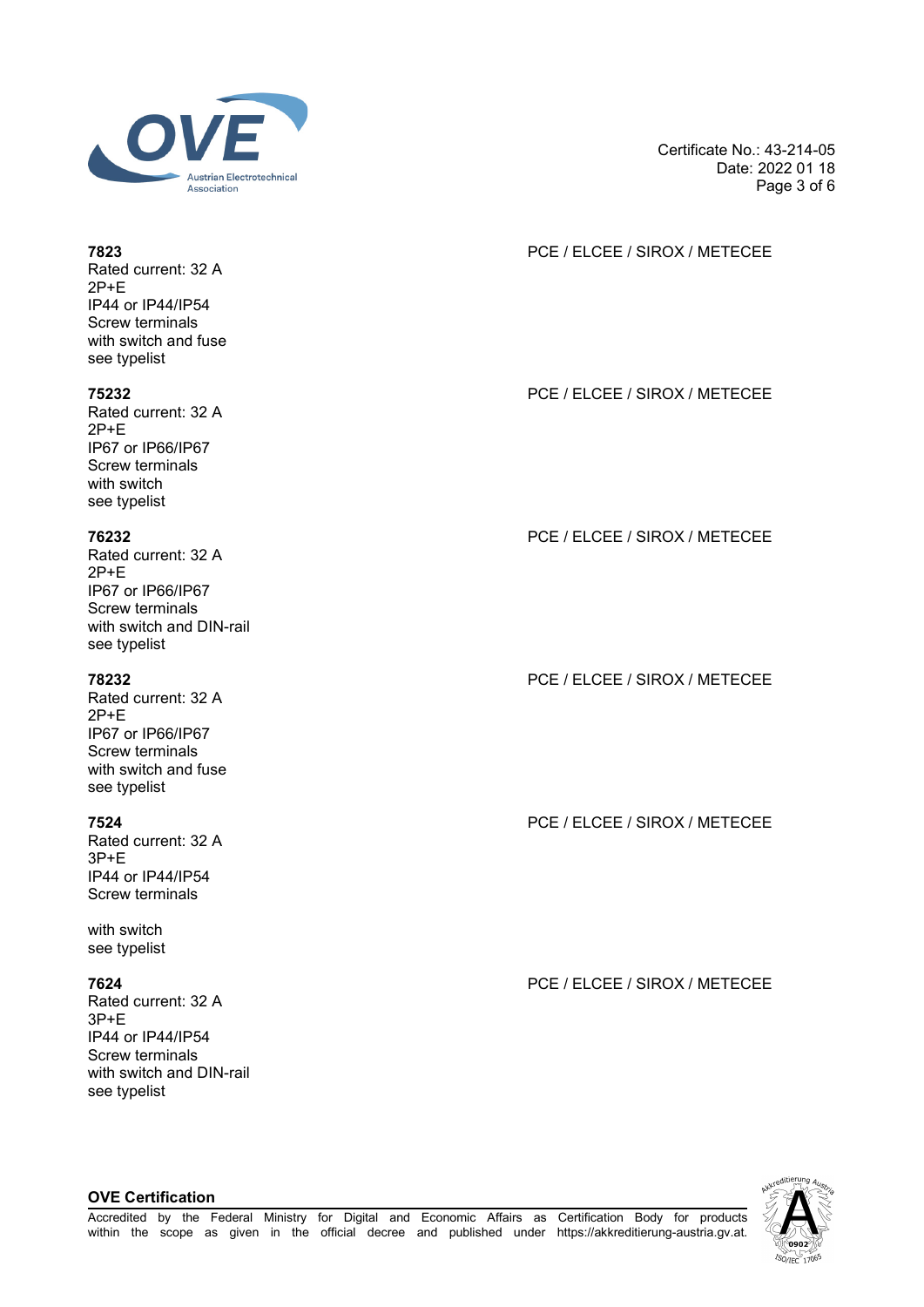

Certificate No.: 43-214-05 Date: 2022 01 18 Page 4 of 6

## **7824** PCE / ELCEE / SIROX / METECEE

**75242** PCE / ELCEE / SIROX / METECEE

**76242** PCE / ELCEE / SIROX / METECEE

**78242** PCE / ELCEE / SIROX / METECEE

**7525** PCE / ELCEE / SIROX / METECEE

**7625** PCE / ELCEE / SIROX / METECEE



# Rated current: 32 A 3P+E

IP44 or IP44/IP54 Screw terminals with switch and fuse see typelist

Rated current: 32 A 3P+E IP67 or IP66/IP67 Screw terminals with switch see typelist

Rated current: 32 A  $3P + F$ IP67 or IP66/IP67 Screw terminals with switch and DIN-rail see typelist

Rated current: 32 A 3P+E IP67 or IP66/IP67 Screw terminals with switch and fuse see typelist

Rated current: 32 A 3P+N+E IP44 or IP44/IP54 Screw terminals with switch see typelist

Rated current: 32 A 3P+N+E IP44 or IP44/IP54 Screw terminals with switch and DIN-rail see typelist

**OVE Certification**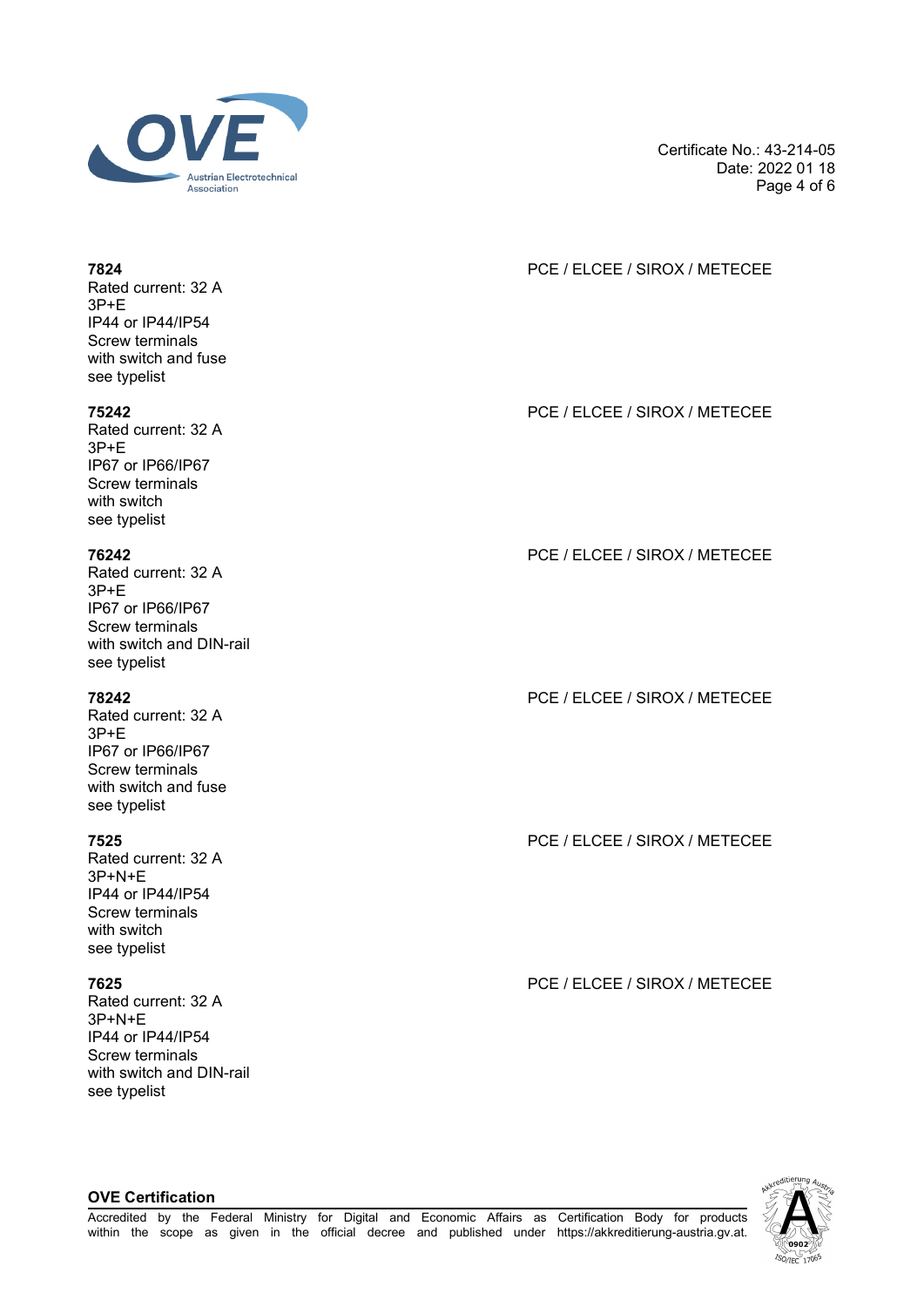

Certificate No.: 43-214-05 Date: 2022 01 18 Page 5 of 6

## **7825** PCE / ELCEE / SIROX / METECEE

**75252** PCE / ELCEE / SIROX / METECEE

**76252** PCE / ELCEE / SIROX / METECEE

**78252** PCE / ELCEE / SIROX / METECEE

Rated current: 32 A 3P+N+E IP44 or IP44/IP54 Screw terminals with switch and fuse see typelist

Rated current: 32 A 3P+N+E IP67 or IP66/IP67 Screw terminals with switch see typelist

Rated current: 32 A  $3P+N+F$ IP67 or IP66/IP67 Screw terminals with switch and DIN-rail see typelist

Rated current: 32 A 3P+N+E IP67 or IP66/IP67 Screw terminals with switch and fuse see typelist

### **OVE Certification**